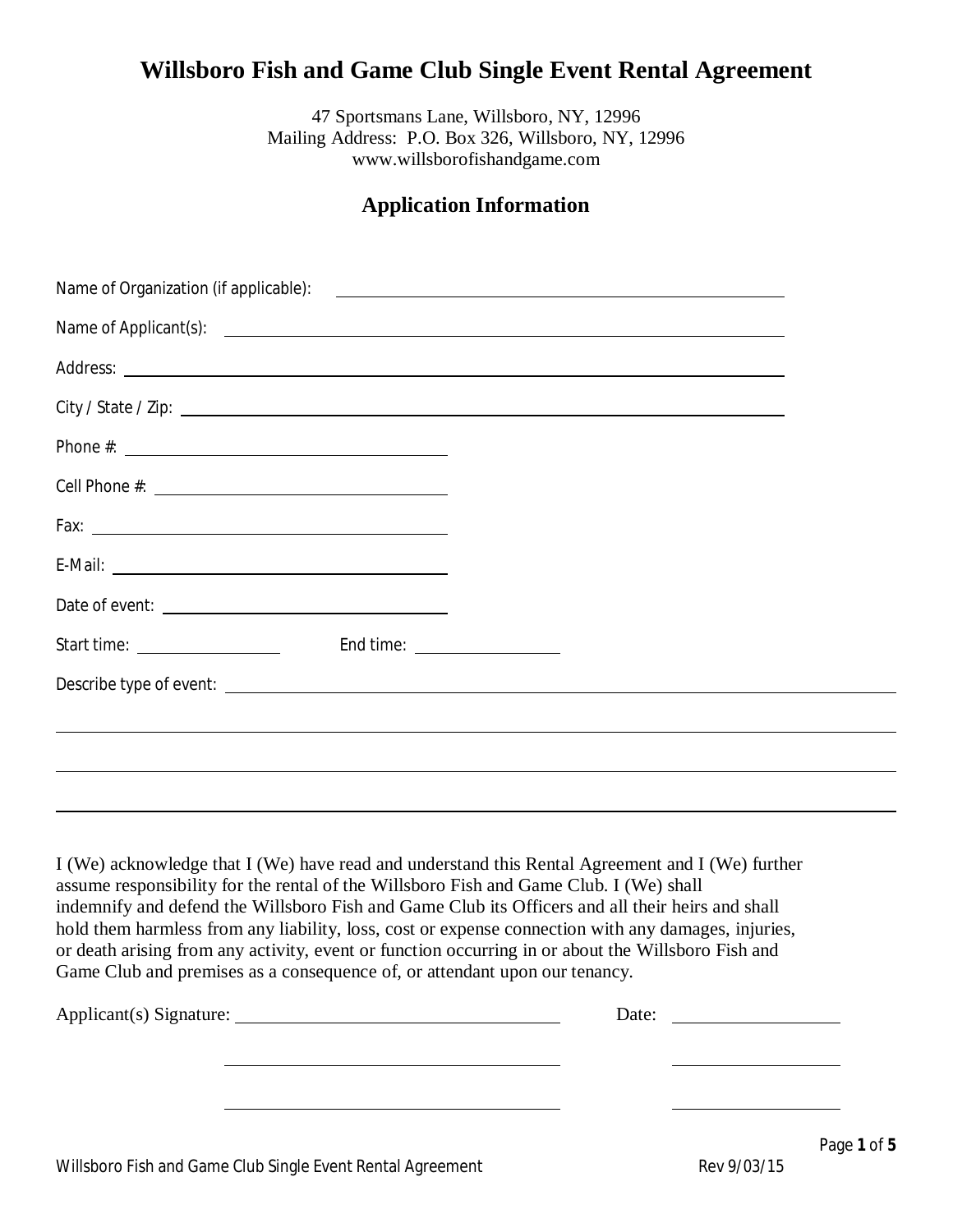Reservations and Payment: Reservations are on a 'first come first served' basis and must be made through the Willsboro Fish and Game Club Secretary, Jody Joslyn. Reservations shall not be confirmed until \$350 (\$250 Rental and \$100 Security Deposit) has been received by the Club's Secretary. Payment shall be made in cash or a check. If paying by check make it payable to the Willsboro Fish and Game Club. This should be sent or delivered to: The Club Secretary, P.O. Box 326, Willsboro, NY, 12996.

Rental Rate: The rental rate for the clubhouse is: \$250 per day.

Security Deposit: The security deposit of \$100 shall not be the limits of any liability. The deposit will be mailed within 10 days after the rental IF the facilities and contents are left in a Satisfactory Condition and the keys are returned. **If not cleaned properly, this could result in a loss of the security deposit and further charges if professional cleaners are required to clean after your rental.**

Satisfactory Condition: Satisfactory condition is defined as:

- All debris, food, decorations, waste, and trash has been placed in the trash bin outside the building or removed from the property.
- All dishes, cups, silverware, or kitchen equipment used is cleaned and put away.
- Table tops are washed, chairs and tables returned to racks, floors swept and then wet mopped.
- The premises have not been physically damaged.

Setup/Cleanup Times: Renters are allowed to start setup for the rental no earlier than 4:00 pm the day prior to the rental date. Renters are required to have the Clubhouse and lawn in Satisfactory Condition no later than 4:00 pm on the day after the rental date.

Cancellations: Penalties for cancellations by the applicant(s) 31 days or less from the event shall be the loss of \$100 of the Security Deposit. The Willsboro Fish and Game Club reserves the right to cancel the rental in the event of power failure, severe weather, or other conditions at the discretion of the Club and shall be released of its obligations under this Rental Agreement.

Club Grounds: This rental agreement is for the use of the clubhouse and lawn only, the Applicant(s), guests, invitees or attendees are not permitted to use the club grounds, pistol range, trap range, outdoor range, archery range, woods, pond, or other facilities.

Clubhouse Issues: Please report any difficulties with the building or its contents immediately to one of the following persons (phone numbers will be given when we receive the Rental Agreement):

John Oliver Roger Sayward Danny Sweatt Jody Joslyn

Emergency Contacts: Fire or Emergency – 911

Alcoholic Beverages: Alcohol may be consumed on the premises by adults of legal drinking age. The Applicant(s) must read and adhere to terms of "**Liquor Liability and You**" (attached hereto and incorporated herein as Exhibit A) and follow all applicable regulations. Responsibility for appropriate use and consumption of alcohol at the Applicant(s) event and liability for any consequences arising from the consumption of alcohol shall be assumed by the Applicant(s) and any person(s) serving the alcohol. Failure to comply with state liquor regulations will result in state fines and penalties at the Applicant(s) expense.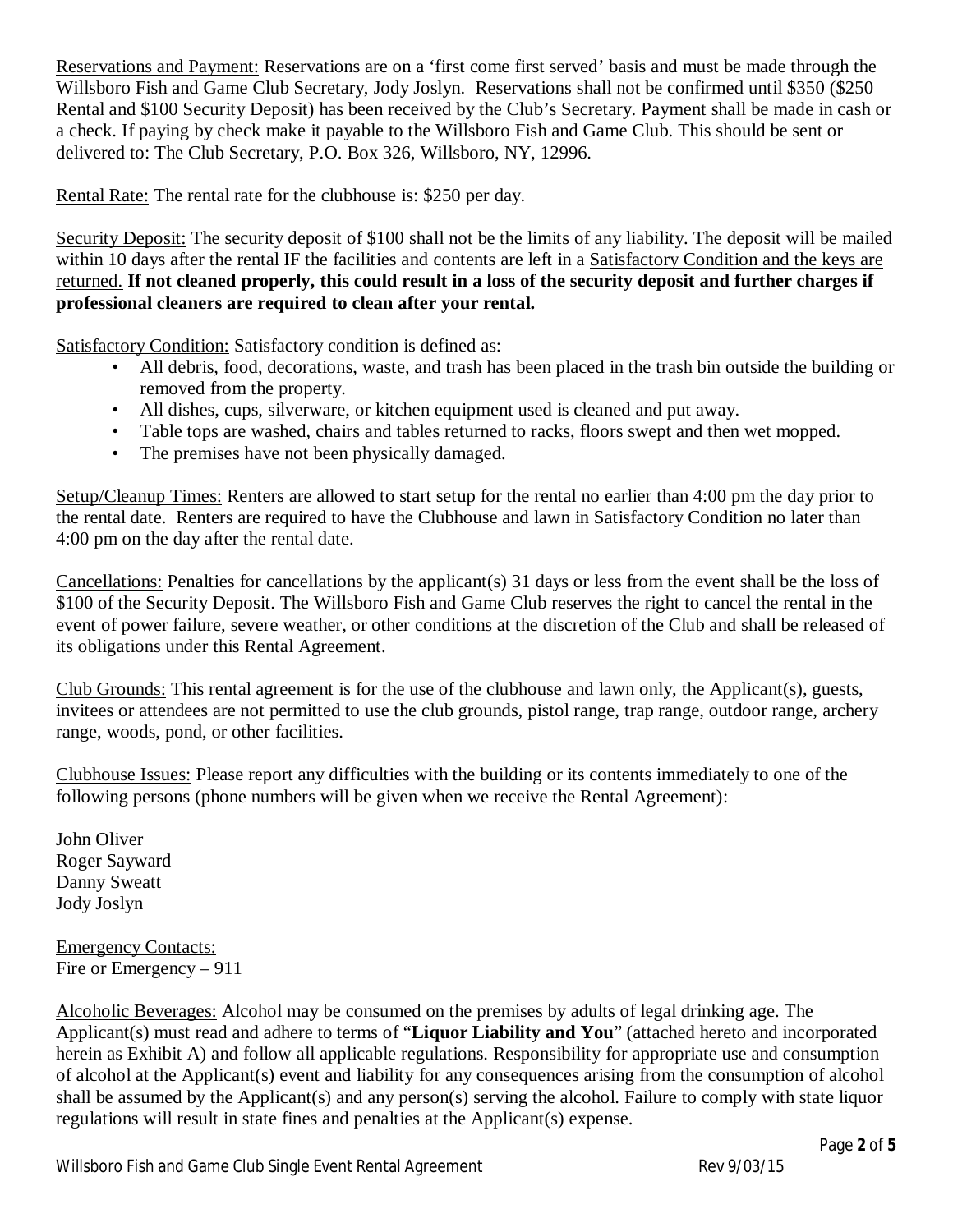Animals/Pets: Leashed pets are allowed on the premises. Pet owners or renters must clean up after them.

Children: Must be supervised at all times.

Cleaning: All cleaning (attached hereto and incorporated herein as Exhibit B) is to be done immediately after the conclusion of an event and is the responsibility of the Applicant(s). If the clubhouse has not been cleaned to a satisfactory condition, the Applicant(s) will be charged to have the clubhouse professionally cleaned.

Conduct: The Applicant(s) shall be solely and fully responsible for the conduct of all guests, invitees, visitors, and servants admitted to the club's facilities and grounds and shall see that all regulations contained in this rental agreement are strictly observed. It is the Applicants sole & full responsibility to make sure all guests, invitees, visitors, and servants that attend Applicant's event are aware of and adhere to all terms contained in this Rental Agreement.

Damages: The Applicant(s) are responsible for any and all damages to the premises or its contents caused by the Applicant(s), guests, invitees or attendees. If any damages to the premises or contents occur they will be summarized in writing and the actual or estimated costs to repair or replace will be deducted from the security deposit. If the cost of repairs or replacement of damages exceeds the security deposit the Applicant(s) will be responsible for payment within 10 days of being presented notice.

Decorations: Decorations may be hung in the clubhouse using scotch (or similar) tape. **NO staples, nails, screws or other fasteners**, which may damage or leave any holes in the walls, are to be used. Any decorations or items you bring into the facility must be removed and/or properly disposed of prior to you exiting the facility.

Equipment: Tables, chairs, and other equipment or contents are not to be removed from the building and should be returned to their original locations after the conclusion of the event.

Firearms/Drugs: Firearms, other than legally possessed concealed carry firearms, are prohibited. No illegal drugs are allowed on the premises.

Fire Regulations: Exit doors must remain accessible and un-obstructed at all times. The Applicant(s) are responsible for all items that are flammable. It is solely the Applicants(s) responsibility to assure that their guest list doesn't exceed the maximum clubhouse occupancy (200 persons); failure to comply will result in state fines & penalties at the Applicants(s) expense.

Parking: Parking on the club grounds is at the risk and responsibility of the owner and or driver of the vehicle.

Personal Items and Property: The Willsboro Fish and Game Club shall not be liable for any theft, loss, or vandalism of personal items or property occurring on the premises. The Applicant(s) upon termination of the event must remove all personal items. The Willsboro Fish and Game Club shall not be responsible for personal property left at the premises after your event. This also applies to the Applicant(s) contractors that they may have hired.

Smoking: Smoking is not allowed in any part of the clubhouse or directly in front of the entrance(s). It is solely the Applicant(s) responsibility to insure compliance to smoking regulations. Failure to comply with smoking regulations will result in state fines and penalties at the Applicant(s) expense. Smoking inside the clubhouse or entrance area will result in forfeiture of your Security Deposit.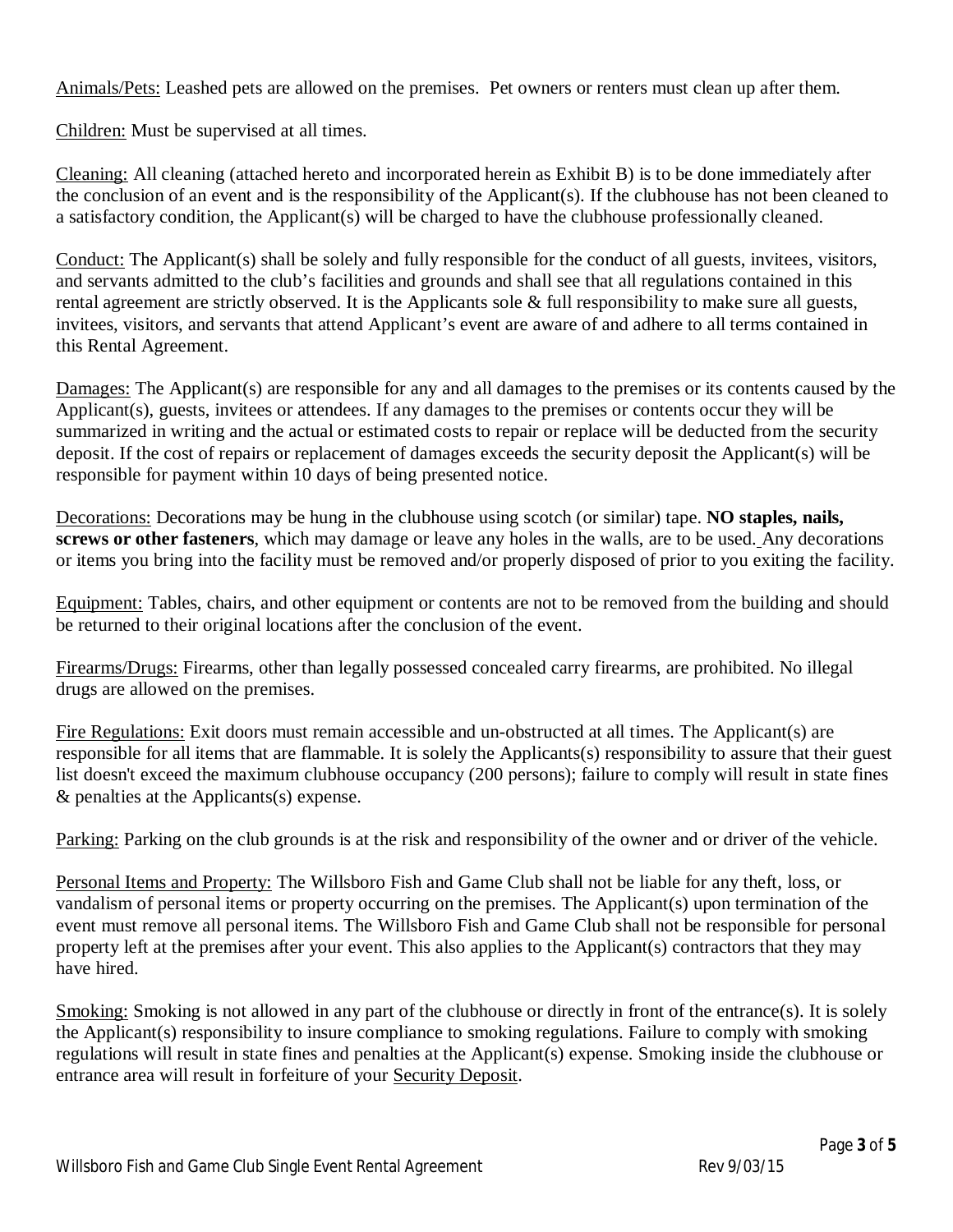Termination: The Willsboro Fish and Game Club or its Officers may terminate upon "Just Cause", any occupancy at any time with no refund of fees.

Tables and Chairs: There are currently 23 rectangular tables, and 135 chairs. After a rental, this number will be checked and Applicants are responsible for them to all be in the same condition as they were found. No tables or chairs may be removed from the Clubhouse or designated storage area. Damage will be assessed at replacement cost: Chairs @ \$100 each, tables @ \$100 each.